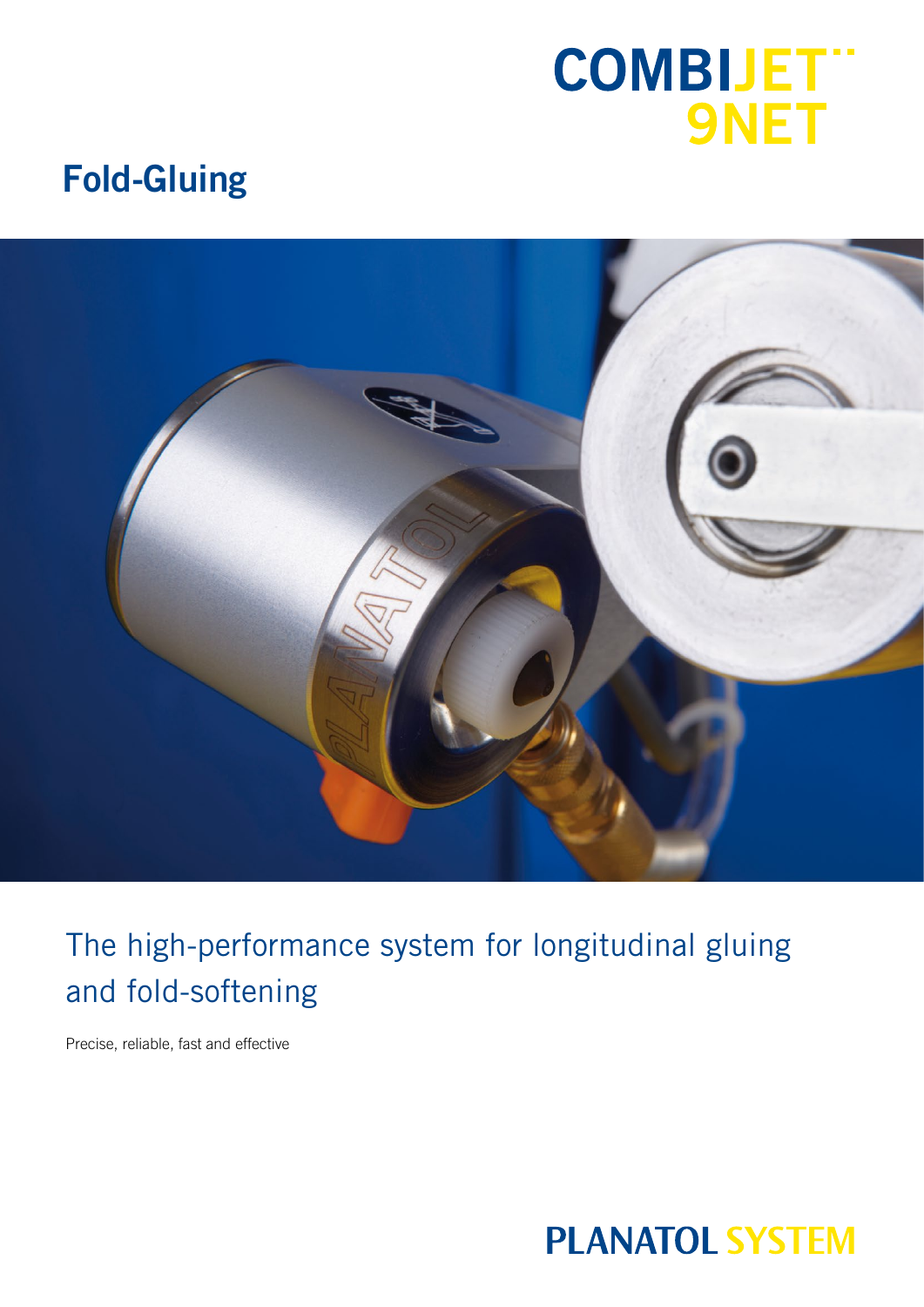## **Combijet 9NET – The high-performance system for longitudinal gluing and fold-softening**

**The fold-gluing system Comibjet 9NET is the modern solution for longitudinal gluing in web printing.** 

#### **Features**

- **•** Application of adhesive and fold-softening agent in contact to the paper web
- **•** Exact intermittent longitudinal gluing and continuous fold-softening at all speeds
- **•** 80 applicator heads maximum
- **•** Snap-fastener for quick replacement of the applicator head without tools
- **•** Thin glue line applied through nozzles made of wear-resistant ceramic
- **•** Separate quantity dosage for each applicator head
- **•** Gluing or fold-softening with one applicator head
- **•** Motorized axial adjustment of the applicator heads with path-measuring system and feed-back to the control for accurate repeat positioning
- Web edge scanning optional
- **•** Glue line monitoring optional
- **•** Medium supply for adhesive from 2 x 30 kg canisters by means of double diaphragm pump with tank switch-over, alternatively connection to container
- Medium supply for fold-softening agent from 1 x 30 kg canister by means of piston pump
- **•** Flexible supply hoses from the system cabinet to the head control
- **•** Fixed piping optional
- **•** Automatic flushing and cleaning system
- **•** Non-stop production with filling level control and automatic tank switch-over
- **•** User-friendly operation via touch screen
- **•** Remote diagnosis system
- **•** Operator's manual included in the menu of the operating panel
- **•** Link to press control desk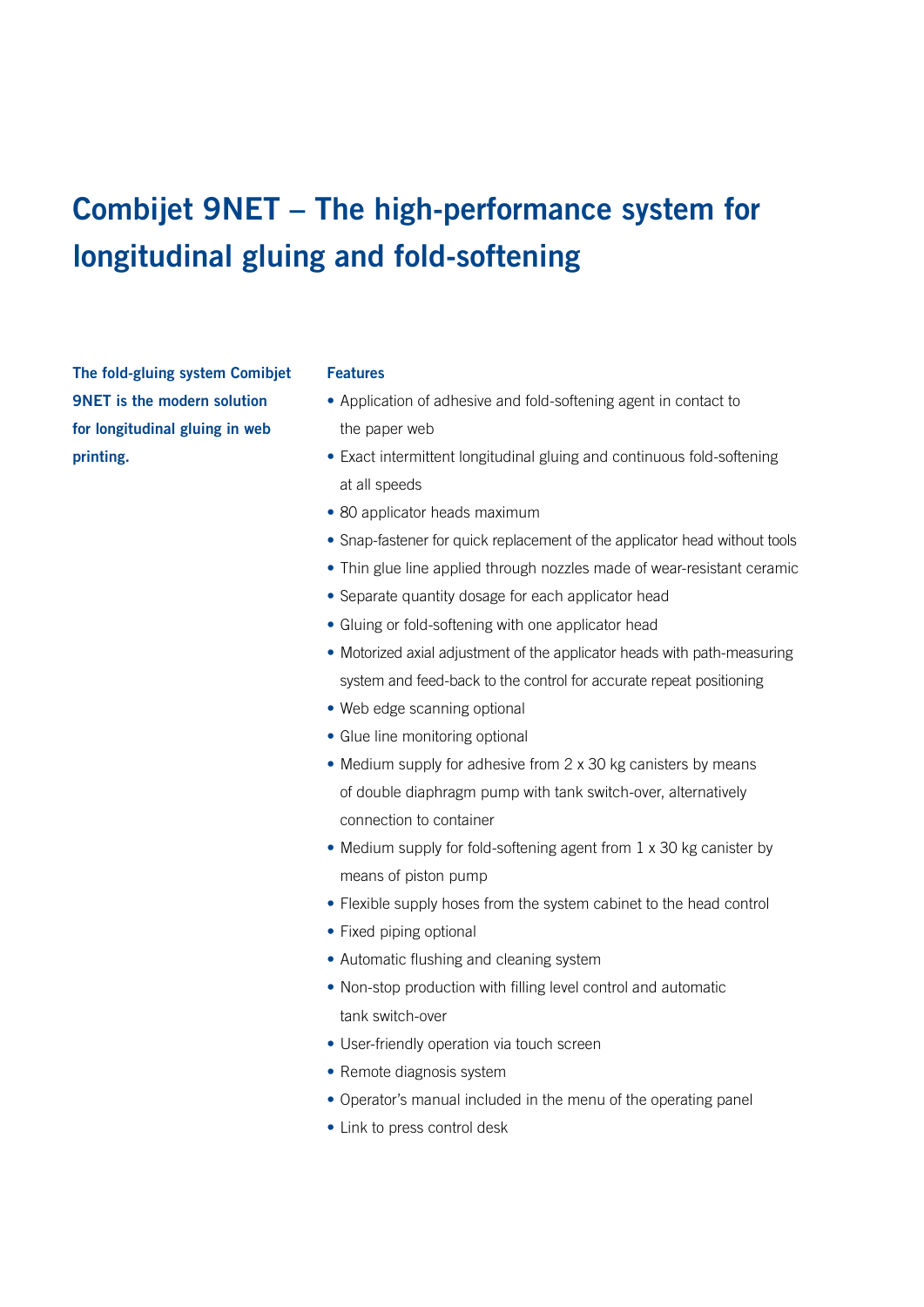

**Configuration example** Schematic lay-out of longitudinal gluing in a web press with one folder and 6 applicator heads

> Innovative techniques make the glue application in the folder precise, reliable, fast and effective; this helps you save time and costs. Precision and reproducibility at maximum speed, short set-up times and a high degree of automation are the outstanding features of the system.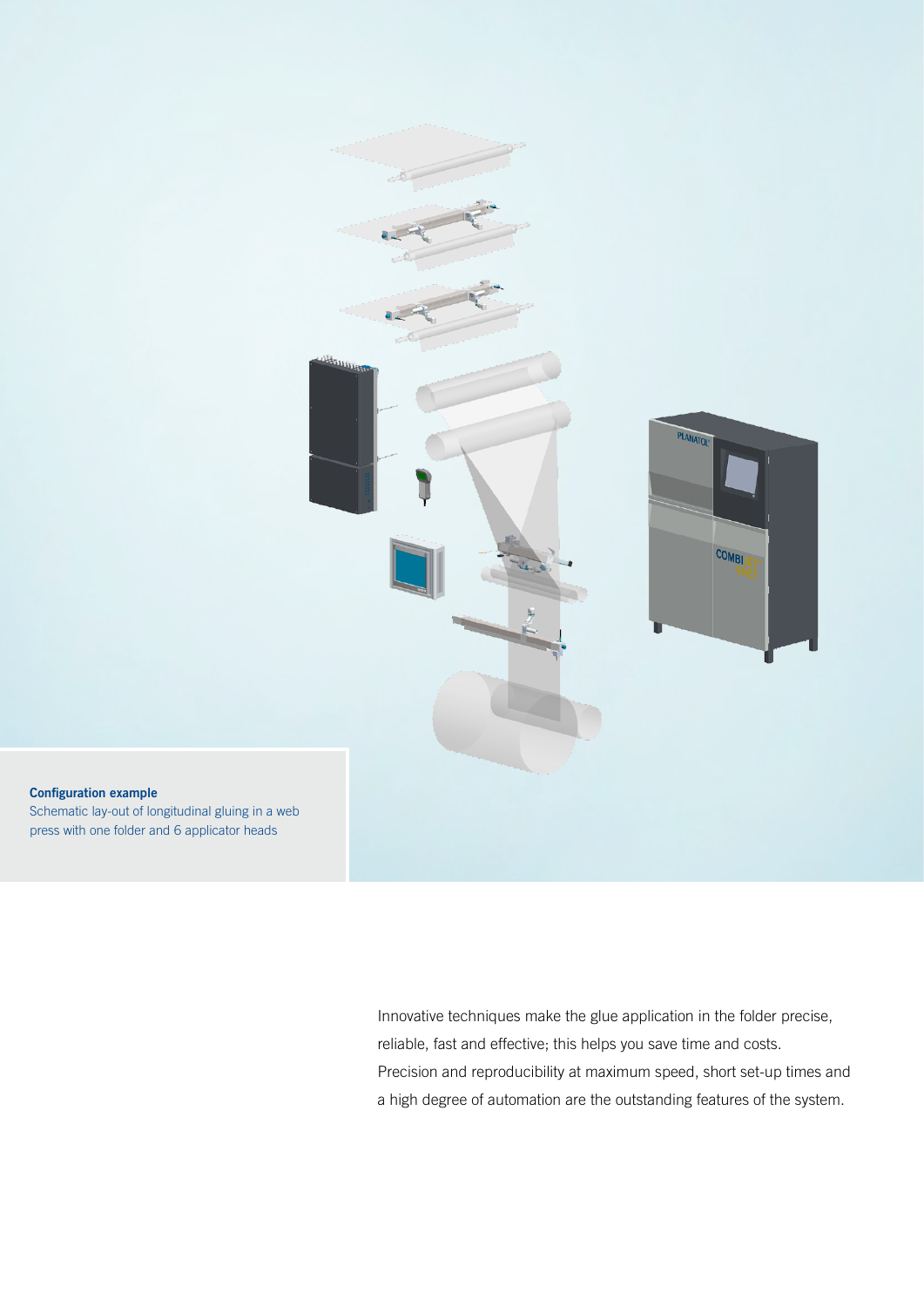

#### **System cabinet Combijet 9NET with touch screen**

Compact structure with integrated control and medium supply

#### **Medium supply**

Maintenance-free double diaphragm pump, with adhesive feeding proportionate to the consumption

Piston pump for feeding of fold-softening agent, for fold-softening and cleaning of the system

Filter for adhesive, fold-softening agent and water

Self-supporting and pull-out bottom, the plastic canisters can easily be placed onto it, with integrated weighing technology for filling level control

Automatic switch-over from one canister to the other, when one is empty

Connection to all commonly used containers optional





#### **Operating panel**

Logically designed touch screen

Central operation from the Combijet system cabinet, from the additional operating panel or from the press control desks

Clear menu guidance for programming of system parameters, setting of glue line patterns and positioning of the applicator heads

Further operating panels optional

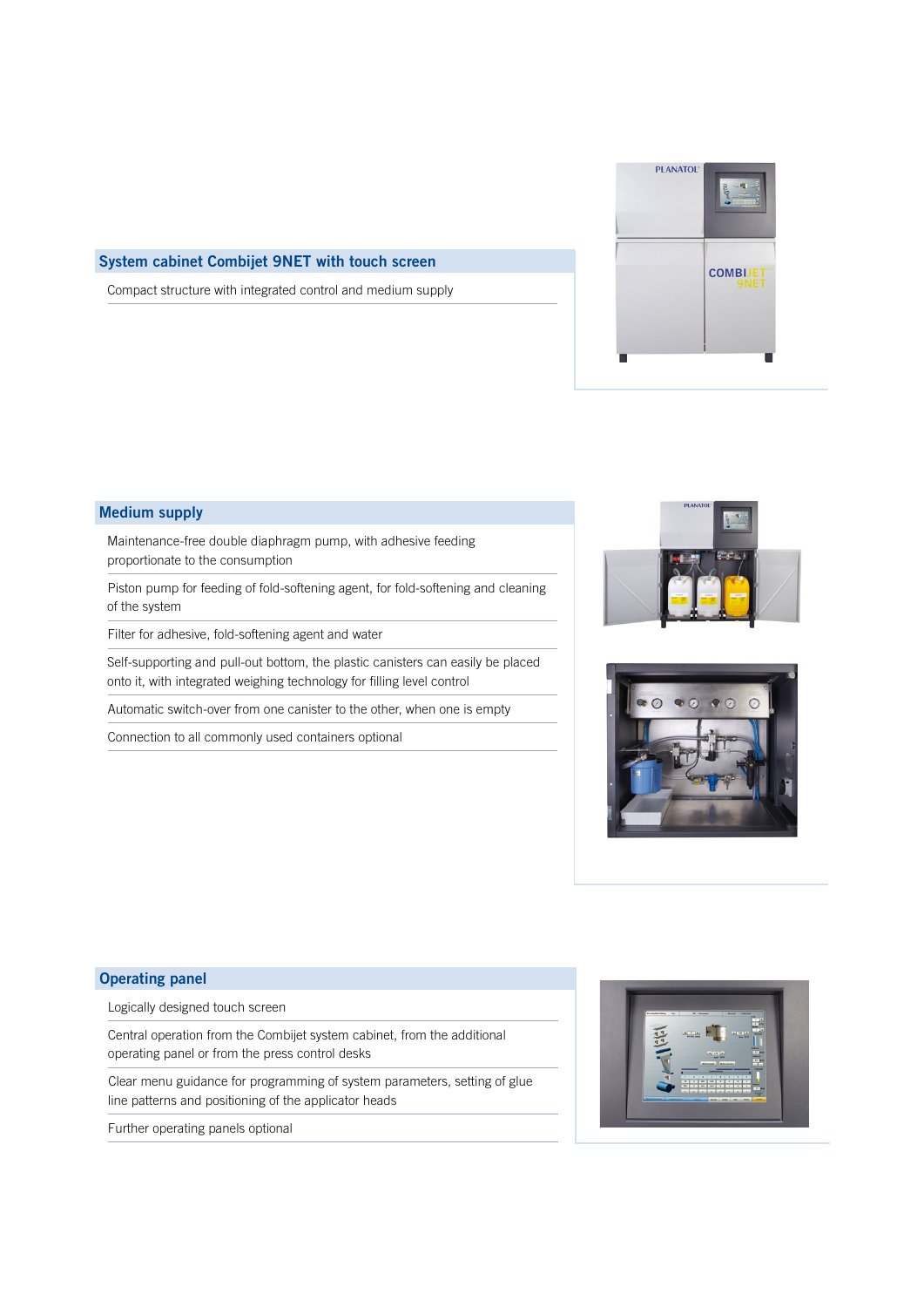

### **Applicator head**

Compact structure

Exact intermittent application due to minimum distance between opening and closing point

Ceramic nozzles extremely wear and corrosion-resistant for contact application

Nozzles for double glue line optional

Web edge scanning optional



#### **Cross-bars**

Cross-bars, protected all around against soiling in the positioning mechanism

Individual installation planning adapted to the folder

Applicator heads can be positioned by motor

Repeating accuracy in positioning of the applicator heads with path-measuring and feed-back to the control

Button for flushing of applicator heads and for functional test

Separate dosage valves for adhesive and fold-softening agent



#### **Hand-held control unit**

The hand-held control unit can be connected to different places, for positioning and flushing of all applicator heads